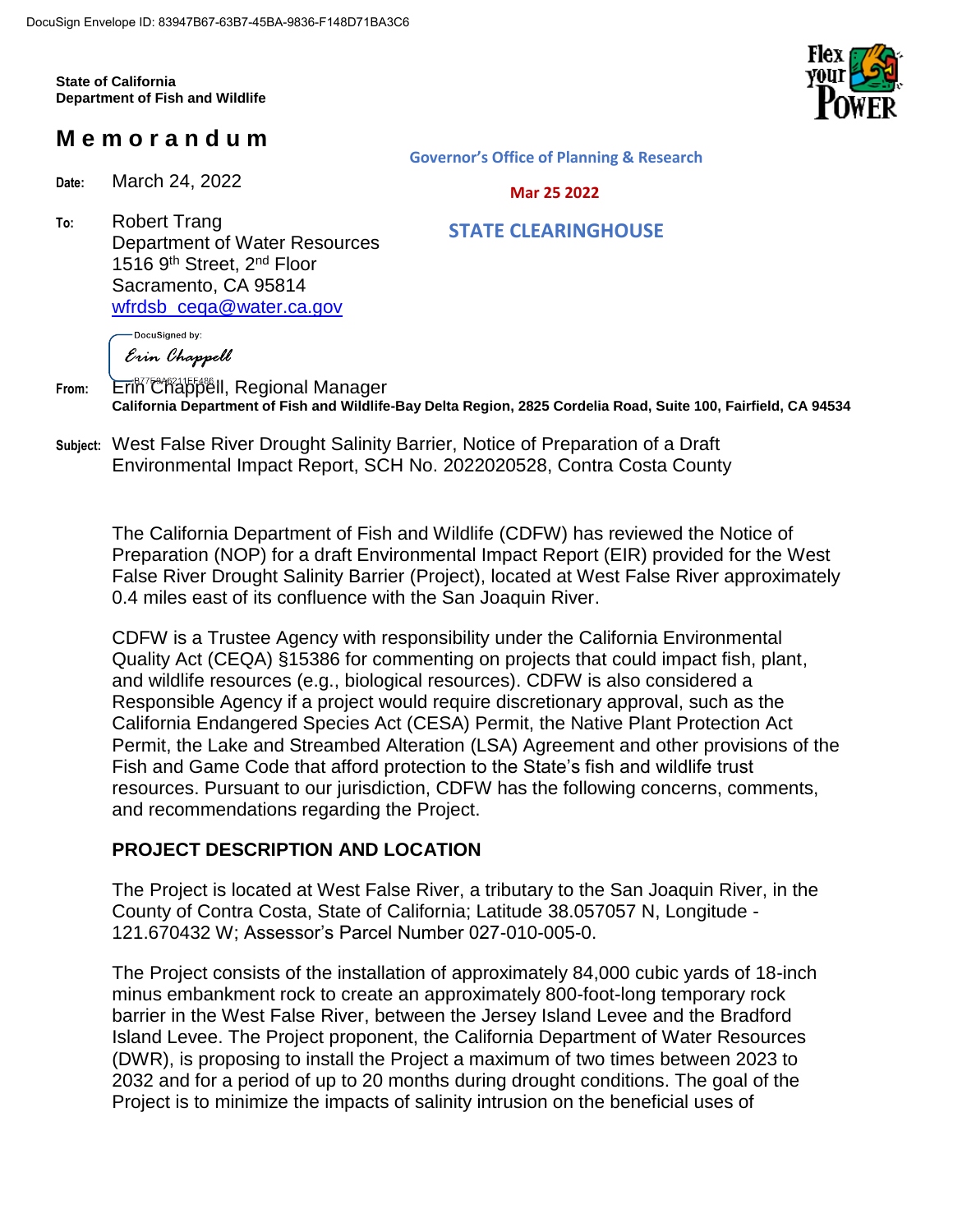#### Robert Trang 2 March 24, 2022 Department of Water Resources

Sacramento-San Joaquin Delta (Delta), consistent with the Water Quality Control Plan (Basin Plan) for the California Regional Water Quality Control Board, Central Valley Region: the Sacramento River Basin and the San Joaquin River Basin (May 2018), during drought conditions.

When the temporary rock barrier is needed, installation will occur no sooner than April 1 and removal of the barrier will occur by November 30 of the same year or the subsequent year. DWR will remove the barrier based on hydrologic conditions (e.g., Delta outflow) and identification that the barriers beneficial use of minimizing saltwater intrusion into the interior Delta, are no longer needed. When the barrier is left in a subsequent year, a notch will be constructed in January to allow for fish passage and vessel navigation through West False River. The notch will be refilled as early as the first week of April.

The CEQA Guidelines (§§15124 & 15378) require that the draft EIR incorporate a full project description, including reasonably foreseeable future phases of the Project, and that contains sufficient information to evaluate and review the Project's environmental impact. Please include a complete description of the following Project components in the Project description:

- Boat navigation and native fish presence (migration) occurs at the barrier site yearround, please describe how and why the January-April notch period was chosen as opposed to a year-round notch.
- Additional installations of the Project between the year 2023-2032 and increased installation length should be incorporated into the project description. Climate change has the potential to increase and intensify California droughts (Diffenbaugh et al. 2015, Mann and Gleick 2015). Therefore, it is reasonable to expect that the Project would be installed more than two times between 2023-2032.
- Any maintenance activities required (including dredging).
- Construction schedule, activities, equipment, and crew sizes.
- Specific hydrologic information DWR will be using to trigger installation and removal of the Project.

#### **ENVIRONMENTAL SETTING**

Sufficient information regarding the environmental setting is necessary to understand the Project's, and its alternative's (if applicable), significant impacts on the environment (CEQA Guidelines, §§15125 & 15360).

CDFW recommends that the CEQA document prepared for the Project provide baseline habitat assessments for special-status plant, fish and wildlife species located and potentially located within the Project area and surrounding lands, including all rare,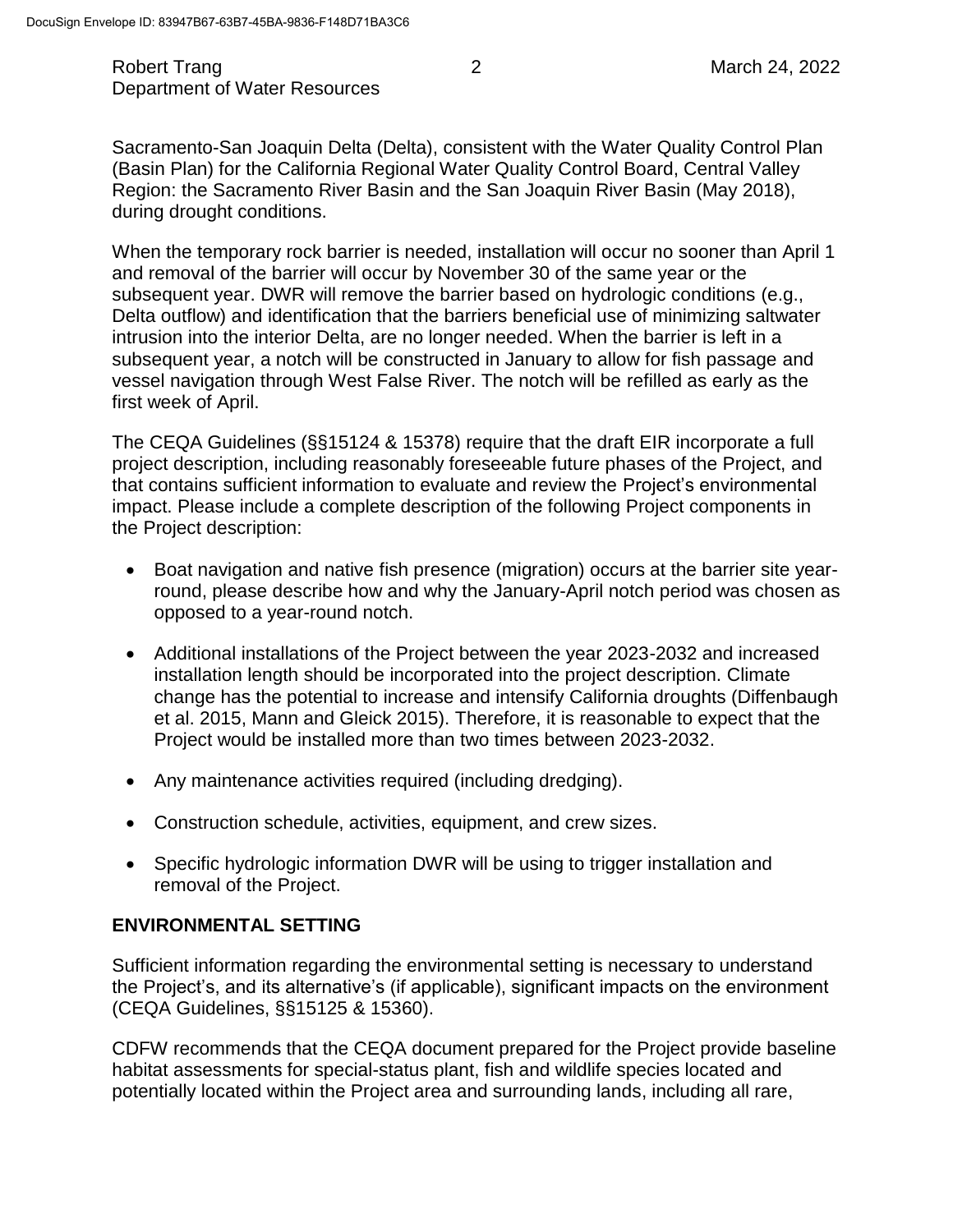Robert Trang 2022 **3** March 24, 2022 Department of Water Resources

threatened, or endangered species prior to or during EIR preparation (CEQA Guidelines, §15380). Fully protected, threatened or endangered, candidate, and other special-status species that are known to occur, or have the potential to occur in or near the Project site, include, but are not limited to:

| <b>Common Name</b>                                        | <b>Scientific Name</b>                    | <b>Status</b> |
|-----------------------------------------------------------|-------------------------------------------|---------------|
| Central Valley spring-run chinook salmon                  | Oncorhynchus tshawytscha                  | <b>ST</b>     |
| Delta smelt                                               | Hypomesus transpacificus                  | <b>SE</b>     |
| Delta tule pea                                            | Lathyrus jepsonii                         | 1B.2          |
| Giant garter snake                                        | Thamnophis gigas                          | FT, ST        |
| Longfin smelt                                             | Spirinchus thaleichthys                   | FC, ST        |
| Mason's lilaeopsis                                        | Lilaeopsis masonii                        | <b>SR</b>     |
| Sacramento River winter-run chinook salmon                | Oncorhynchus tshawytscha                  | <b>SE</b>     |
| Song sparrow ("Modesto" population)                       | Melospiza melodia                         | <b>SSC</b>    |
| Steelhead - Central Valley distinct population<br>segment | Oncorhynchus mykiss irideus               | <b>FT</b>     |
| Suisun marsh aster                                        | Aster lentus                              | 1B.2          |
| Swainson's hawk                                           | Buteo swainsoni                           | <b>ST</b>     |
| Western pond turtle                                       | Emys marmorata                            | <b>SSC</b>    |
| Woolly rose-mallow                                        | Hibiscus lasiocarpos var.<br>occidentalis | 1B.2          |
| Nesting and migratory birds                               |                                           |               |

#### **Notes:**

 $FT =$  federally threatened under ESA;  $FC =$  candidate species under ESA;  $SE =$  state endangered under CESA; ST = state threatened under CESA; SR = state rare; SSC = state species of special concern; 1B = CNPS Plant Rank – Rare, Threatened, or Endangered in CA and Elsewhere; 0.2 = CNPS Threat Ranks – moderately threatened in CA

Habitat descriptions and species profiles should include information from multiple sources: aerial imagery, historical and recent survey data, field reconnaissance, scientific literature and reports, and findings from "positive occurrence" databases such as California Natural Diversity Database (CNDDB). Based on the data and information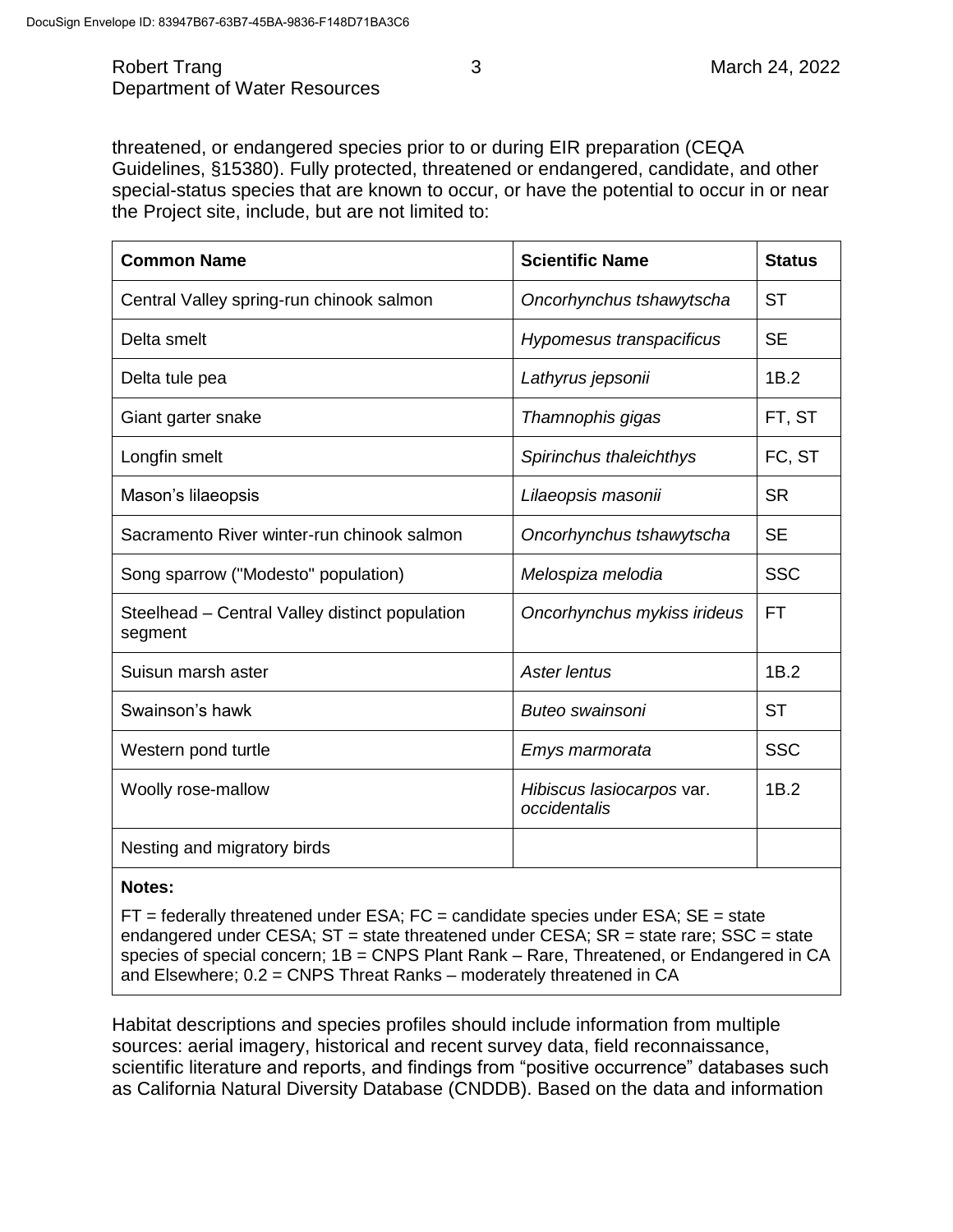Robert Trang **1988** March 24, 2022 Department of Water Resources

from the habitat assessment, the CEQA document can then adequately assess which special-status species are likely to occur in the Project vicinity.

CDFW recommends that prior to development of the draft EIR, baseline surveys be conducted for special-status species with potential to occur, specifically fish assemblages located within Franks Track. CDFW recommends following recommended survey protocols if available. Survey and monitoring protocols and guidelines are available at:<https://wildlife.ca.gov/Conservation/Survey-Protocols> and replicating the sample locations and methods used in the Young et al. 2018 study.

Botanical surveys for special-status plant species, including those listed by the California Native Plant Society [\(http://www.cnps.org/cnps/rareplants/inventory/\)](http://www.cnps.org/cnps/rareplants/inventory/), must be conducted during the blooming period for all sensitive plant species potentially occurring within the Project area and require the identification of reference populations. Please refer to CDFW protocols for surveying and evaluating impacts to rare plants available at: [https://www.wildlife.ca.gov/Conservation/Plants.](https://www.wildlife.ca.gov/Conservation/Plants)

## **ALTERNATIVE ANALYSIS**

The CEQA Guidelines (§15126.6) necessitate that the draft EIR must describe a range of reasonable alternatives to the project, or to the location of the project, which would feasibly attain most of the basic objectives of the project but would avoid or substantially lessen any of the significant effects of the project and evaluate the comparative merits of the alternatives.

CDFW recommends that the draft EIR identifies a range of reasonable Project alternatives to the Project. Alternatives CDFW recommends including are:

- Increasing Delta outflow during periods of drought to prevent Delta salinity intrusion;
- A completely submerged temporary rock barrier constructed to the elevation of the hypersaline layer of the stream; and
- A temporary rock barrier that contains a notch for fish passage for the for the duration of barrier installation.

### **IMPACT ANALYSIS AND MITIGATION MEASURES**

The CEQA Guidelines (§15126.2) necessitate that the draft EIR discuss all direct and indirect impacts (temporary and permanent) that may occur with implementation of the Project. This includes evaluating and describing impacts such as:

- Potential for "take" of special-status species;
- Expansion and/or establishment of non-native aquatic weeds;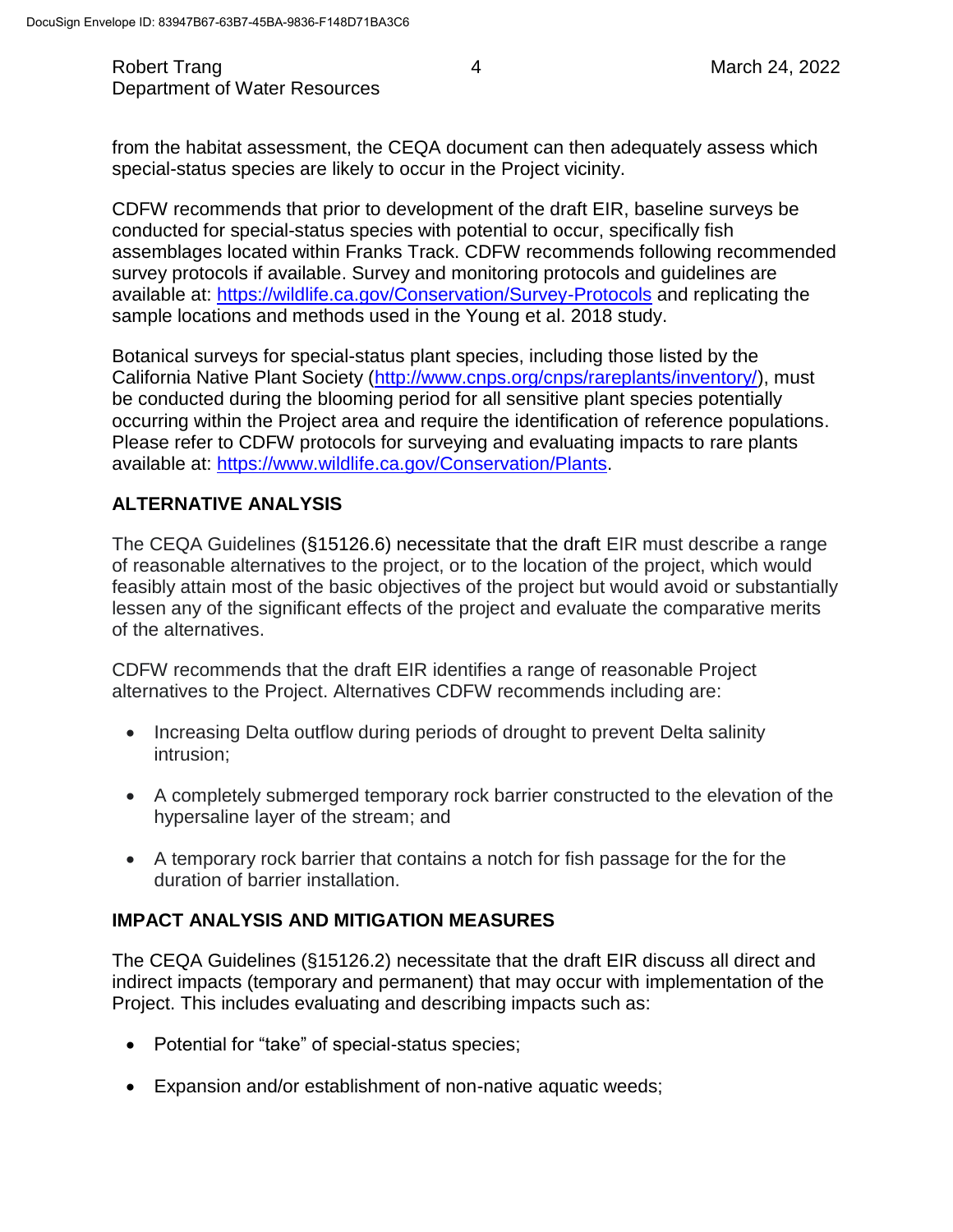- Increased predator habitat;
- Permanent and temporary habitat disturbances associated with ground disturbance, noise, lighting, reflection, air pollution, traffic or human presence; and
- Obstruction of movement corridors, fish passage, or access to water sources and other core habitat features.

The CEQA document also should identify reasonably foreseeable future projects in the Project vicinity (e.g., the Delta Conveyance Project), disclose any cumulative impacts associated with these projects (e.g., installation of other temporary rock drought salinity barriers, decreased Sacramento-San Joaquin Delta outflow during periods of drought), determine the significance of each cumulative impact, and assess the significance of the Project's contribution to the impact (CEQA Guidelines, §15355). Although a project's impacts may be insignificant individually, its contributions to a cumulative impact may be considerable; a contribution to a significant cumulative impact – e.g., reduction of available habitat for a listed species – should be considered cumulatively considerable without mitigation to minimize or avoid the impact.

Based on the comprehensive analysis of the direct, indirect, and cumulative impacts of the Project, the CEQA Guidelines (§§ 15021, 15063, 15071, 15126.2, 15126.4 & 15370) direct the lead agency to consider and describe all feasible mitigation measures to avoid potentially significant impacts in the draft EIR, and/or mitigate significant impacts of the Project on the environment. This includes a discussion of take avoidance and minimization measures for special-status species, which are recommended to be developed in early consultation with the U.S. Fish and Wildlife Service, the National Marine Fisheries Service and CDFW. These measures can then be incorporated as enforceable Project conditions to reduce potential impacts to biological resources to less-than-significant levels.

CDFW strongly recommends that DWR consider implementation the Franks Tract Futures Project to mitigate for project impacts as well as decrease the need for future drought salinity barriers.

### **REGULATORY REQUIREMENTS0**

#### *California Endangered Species Act*

Please be advised that a CESA Permit must be obtained if the Project has the potential to result in "take" of plants or animals listed under CESA, either during construction or over the life of the Project. Issuance of a CESA Permit is subject to CEQA documentation; the CEQA document must specify impacts, mitigation measures, and a mitigation monitoring and reporting program. If the Project will impact CESA listed species, early consultation is encouraged, as significant modification to the Project and mitigation measures may be required in order to obtain a CESA Permit.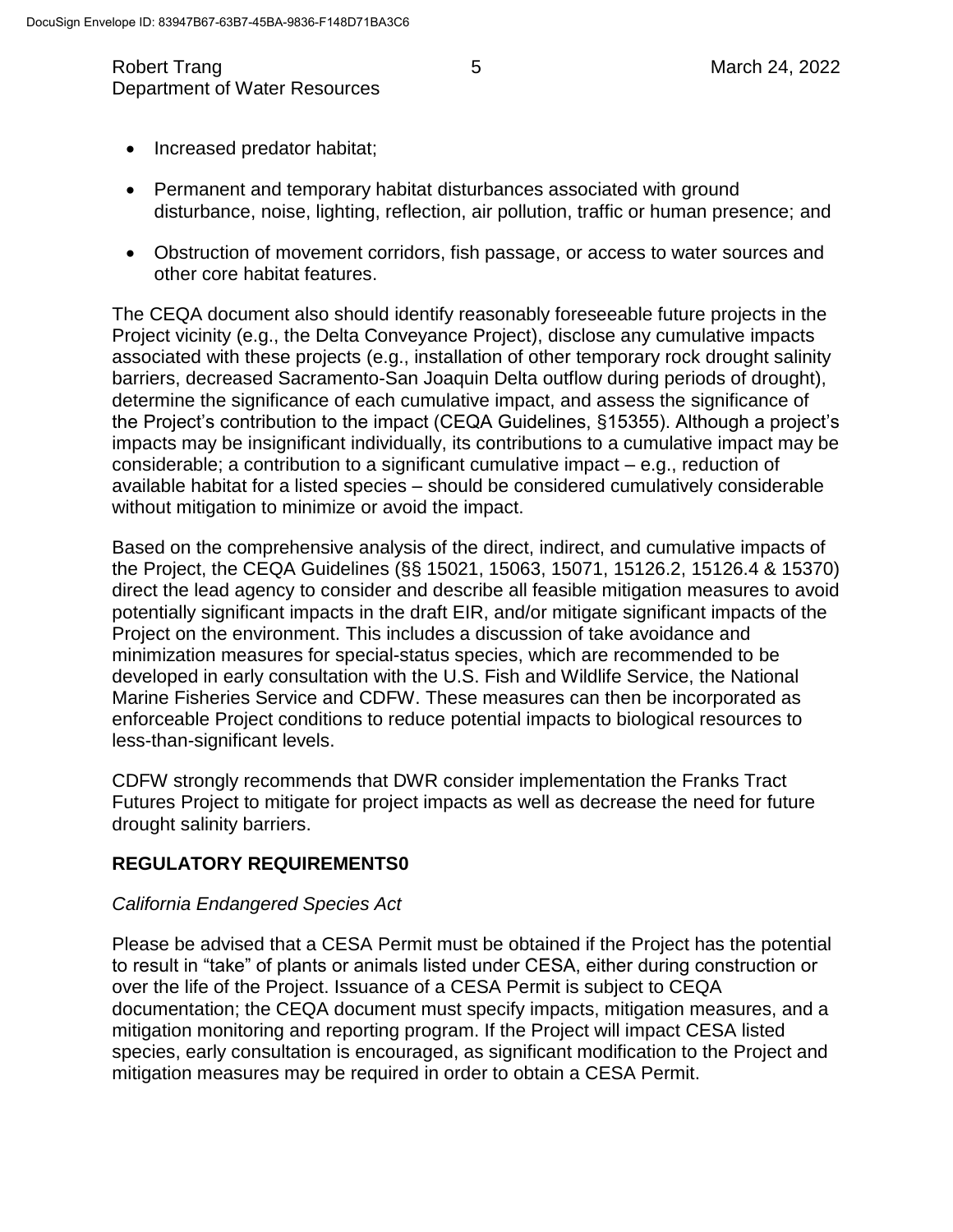Robert Trang **6** March 24, 2022 Department of Water Resources

CEQA requires a Mandatory Finding of Significance if a project is likely to substantially impact threatened or endangered species [CEQA §§ 21001(c), 21083, & CEQA Guidelines §§ 15380, 15064, 15065]. Impacts must be avoided or mitigated to lessthan-significant levels unless the CEQA Lead Agency makes and supports Findings of Overriding Consideration (FOC). The CEQA Lead Agency's FOC does not eliminate the Project proponent's obligation to comply with Fish and Game Code § 2080.

#### *Lake and Streambed Alteration Agreement*

CDFW will require an LSA Agreement, pursuant to Fish and Game Code §§ 1600 et. seq. for Project-related activities that will substantially divert or obstruct the natural flow; change or use material from the bed, channel, or bank including associated riparian or wetland resources; or deposit or dispose of material where it may pass into a river, lake, or stream. Work within ephemeral streams, washes, watercourses with a subsurface flow, and floodplains are subject to notification requirements. CDFW, as a Responsible Agency under CEQA, will consider the CEQA document for the Project. CDFW may not execute the final LSA Agreement until it has complied with CEQA (Public Resources Code § 21000 et seq.) as the responsible agency.

### **FILING FEES**

CDFW anticipates that the Project will have an impact on fish and/or wildlife, and assessment of filing fees is necessary (Fish and Game Code, § 711.4; Pub. Resources Code, § 21089). Fees are payable upon filing of the Notice of Determination by the Lead Agency and serve to help defray the cost of environmental review by CDFW.

If you have any questions regarding operational comments, please contact Vanessa Kollmar, Environmental Scientist, at [Vanessa.Kollar@wildlife.ca.gov](mailto:Vanessa.Kollar@wildlife.ca.gov) or Sheena Holley, Senior Environmental Scientist (Supervisory), at (916) 903-6426 or [Kimberly.Holley@wildlife.ca.gov.](mailto:Kimberly.Holley@wildlife.ca.gov) If you have any questions regarding construction comments, please contact Monica Oey, Senior Environmental Scientist (Specialist), at (707) 428-2088 or [Monica.Oey@wildlife.ca.gov](mailto:Monica.Oey@wildlife.ca.gov) or Melissa Farinha, Environmental Program Manager, at (530) 351-4801 or [Melissa.Farinha@wildlife.ca.gov.](mailto:Melissa.Farinha@wildlife.ca.gov)

ec: State Clearinghouse

Vanessa Kollmar, CDFW Water Branch – [Vanessa.Kollar@wildlife.ca.gov](mailto:Vanessa.Kollar@wildlife.ca.gov) Sheena Holley, CDFW Water Branch – [Kimberly.Holley@wildlife.ca.gov](mailto:Kimberly.Holley@wildlife.ca.gov) Monica Oey, CDFW Bay Delta Region – [Monica.Oey@wildlife.ca.gov](mailto:Monica.Oey@wildlife.ca.gov) Melissa Farinha, CDFW Bay Delta Region – [Melissa.Farinha@wildlife.ca.gov](mailto:Melissa.Farinha@wildlife.ca.gov)

### **REFERENCES**

Diffenbaugh, Noah S., Swain, Daniel L., and Touma, Danielle. 2015. Anthropogenic warming has increased drought risk in California. National Academy of Sciences 121: 3931-3936.